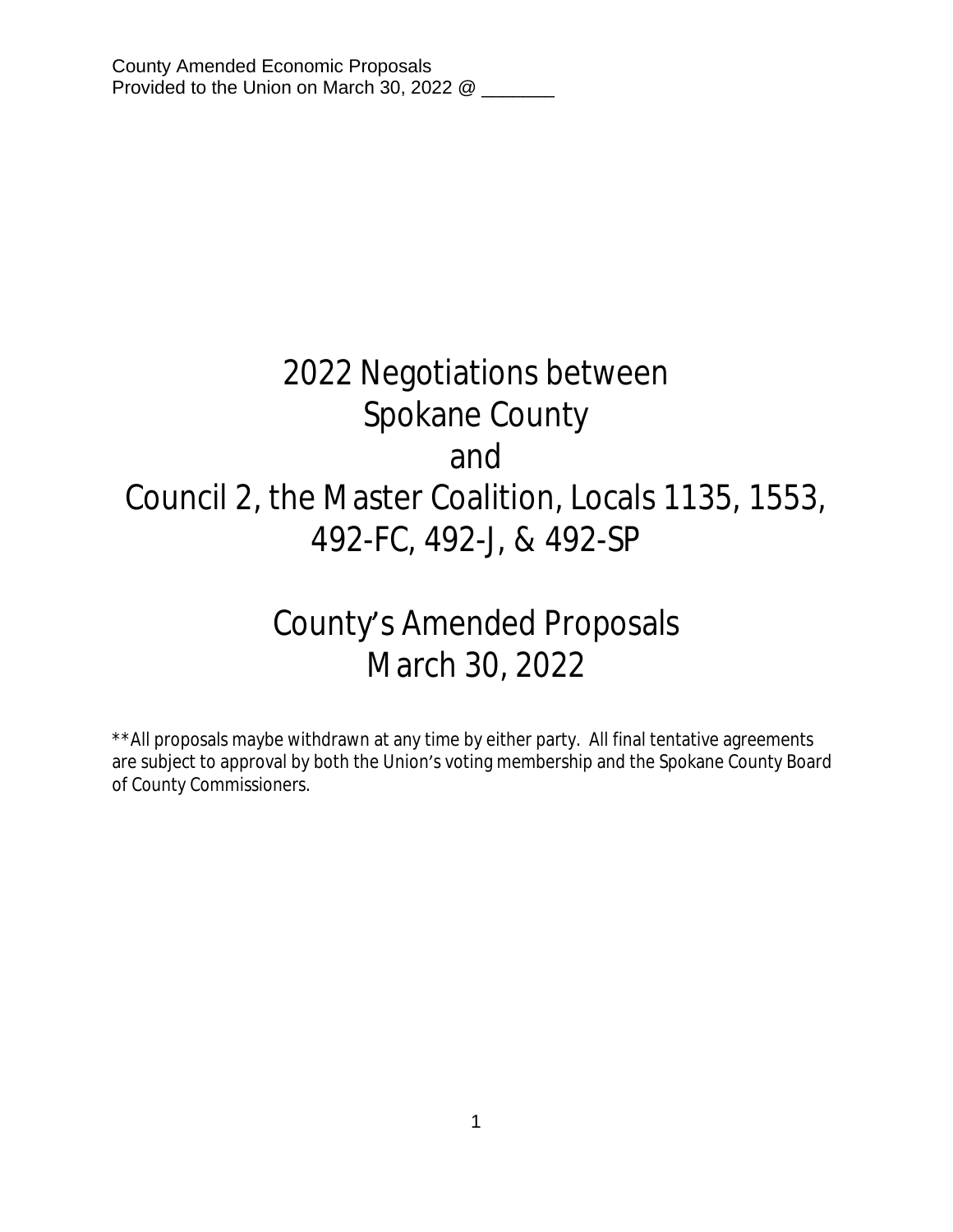County Amended Economic Proposals Provided to the Union on March 30, 2022 @ \_\_\_\_\_\_

# **Package #1**

The County will withdraw the following proposal:

- **County Economic Proposal #5:** ARTICLE 15 – REPORTING TIME & CALL BACK PAY

If the Union agrees to withdraw their following proposal:

- **Union Proposal #8** - Modify Article 10.8 Bereavement Leave as follows:

## **Package #2**

The County will withdraw the following proposals:

- **County proposal to amend:** Article 5.3 (New Hire Orientation)

If the Union agrees to withdraw their following proposal:

- **Union Proposal #9** - Modify Article 18-Grievance Procedure, 18.1.3: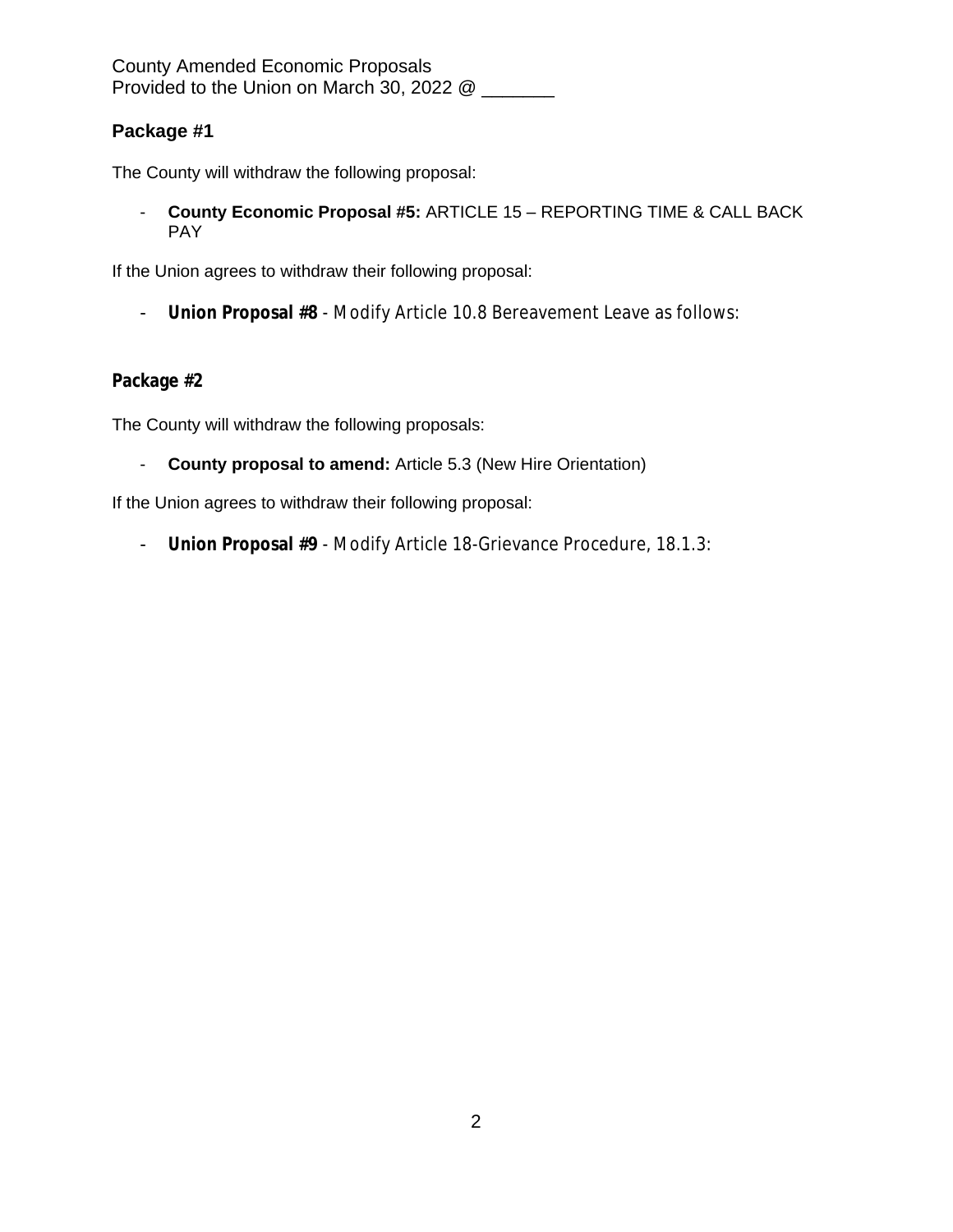Non-Economic Proposal #8

#### **ARTICLE 12 - HOURS OF WORK**

All items contained in this Article shall apply unless specifically addressed in individual supplements.

#### **12.1 Regular Hours:**

- 12.1.1 The regular hours of work each day shall be consecutive except for interruptions for lunch periods.
- 12.1.2 All employees' work schedules shall provide for a fifteen (15) minute rest period during each half shift.
- 12.1.3 The normal work week shall consist of **no more than** five (5) consecutive days followed by **no less than** two (2) days of rest, **unless by mutual consent between the employee and the employee's Elected Official/Department Head or designee**. Seven and one-half (7-1/2) or eight (8) consecutive hours of work, except for interruptions for lunch periods, shall constitute a work day.
- 12.1.4 All employees shall be scheduled to work on a regular work shift, and each shift shall have regular starting and quitting times. Work schedules showing alternative shifts, workdays and hours shall be posted on all department bulletin boards. Except for emergency situations, work schedules will not be changed without giving the Union and the employee ten (10) working days advance notice. When the Employer has a need to change work schedules within the department, the department shall notify the Union to negotiate the effects of the proposed schedule change.

### **12.2 Alternative Work Hours or Shifts:**

- 12.2.1 The Employer may establish a work week other than five (5) seven and one-half (7-1/2) or eight (8) hour days or shift work within a department. The department shall notify the bargaining unit to negotiate the effects of the changes.
- **12.2.2 Alternative work hours and/or work shifts other than the following 5/37.50, 5/40, a 7-day 37.50/40 hour flexible work week, 9/75, 9/80 4/37.50, or 4/40, the Department shall notify the bargaining unit of these alternative work schedules and negotiate the effects of the proposed changes.**
- **12.2.3 Employees on alternative work schedules whose regular work day differs from the regular 7.50 or 8.00 hours a day work schedule, shall have their holidays paid for as the number of hours in their actual scheduled work day.**